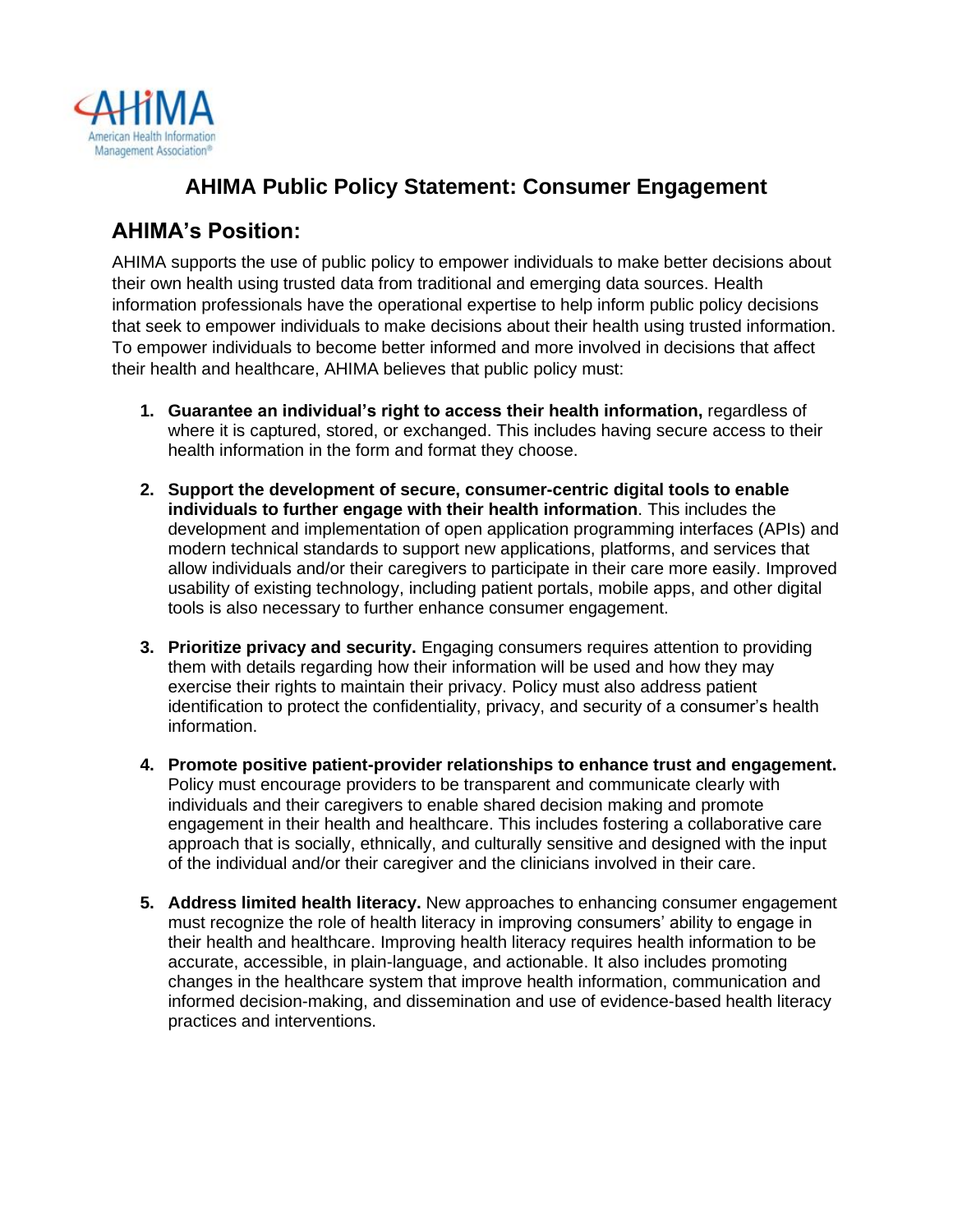## **Background:**

Consumer engagement involves actions taken by individuals to become better informed and more proactively involved in decision-making about their health and healthcare.<sup>1</sup> Studies suggest that individuals who engage in the management of their own health can achieve enhanced self-management of their conditions, higher participation in preventative and healthy practices, and improved outcomes.<sup>2</sup> Increasingly, digital health apps and patient portals are seen as powerful tools to engage individuals further in their health and healthcare. However, despite the fact that 90 percent of US health systems and providers offer online portal access to health information, only 30 percent of patients use a single portal feature.<sup>3, 4</sup> As consumers increasingly take advantage of digital tools outside of the clinical setting, certain challenges must be addressed.

## **Key Points:**

Enhancing consumer engagement could result in a number of benefits, including:

- Increased empowerment of an individual (and their caregiver) in managing and understanding their health and healthcare;
- Enhanced communication and shared decision-making between the patient and clinician;
- Improved adherence to treatment plans, resulting in improved patient outcomes;
- Reduction in duplicative testing and diagnostic procedures;
- Improved accuracy and quality of a patient's health information, which may reduce risks to patient safety; and
- Lower overall healthcare costs for patients.  $5, 6$

To realize the benefits associated with consumer engagement, a number of challenges must be addressed including:

- Limited awareness by patients and their caregivers concerning their health data, including how to access the information itself and how to correct errors;
- Limited adoption of digital health tools by individuals that can assist in the management of their health;

<sup>1</sup> Available at: [https://www.ncbi.nlm.nih.gov/pmc/articles/PMC6996004/.](https://www.ncbi.nlm.nih.gov/pmc/articles/PMC6996004/)

<sup>2</sup> Available at: [https://www.ncbi.nlm.nih.gov/pmc/articles/PMC4103232/.](https://www.ncbi.nlm.nih.gov/pmc/articles/PMC4103232/)

<sup>3</sup> Available at: [https://www.gao.gov/assets/gao-17-305.pdf.](https://www.gao.gov/assets/gao-17-305.pdf.%204) 

[<sup>4</sup>](https://www.gao.gov/assets/gao-17-305.pdf.%204) Available at: [https://www.healthit.gov/sites/default/files/page/2019-05/Trends-in-Individuals-Access-](https://www.healthit.gov/sites/default/files/page/2019-05/Trends-in-Individuals-Access-Viewing-and-Use-of-Online-Medical-Records-and-Other-Technology-for-Health-Needs-2017-2018.pdf)

[Viewing-and-Use-of-Online-Medical-Records-and-Other-Technology-for-Health-Needs-2017-2018.pdf](https://www.healthit.gov/sites/default/files/page/2019-05/Trends-in-Individuals-Access-Viewing-and-Use-of-Online-Medical-Records-and-Other-Technology-for-Health-Needs-2017-2018.pdf) <sup>5</sup> Available at: [https://www.healthaffairs.org/do/10.1377/hpb20130214.898775/full/.](https://www.healthaffairs.org/do/10.1377/hpb20130214.898775/full/)

<sup>6</sup>Available at: [https://healthpayerintelligence.com/news/patient-engagement-cuts-healthcare-spending](https://healthpayerintelligence.com/news/patient-engagement-cuts-healthcare-spending-among-payers)[among-payers.](https://healthpayerintelligence.com/news/patient-engagement-cuts-healthcare-spending-among-payers)